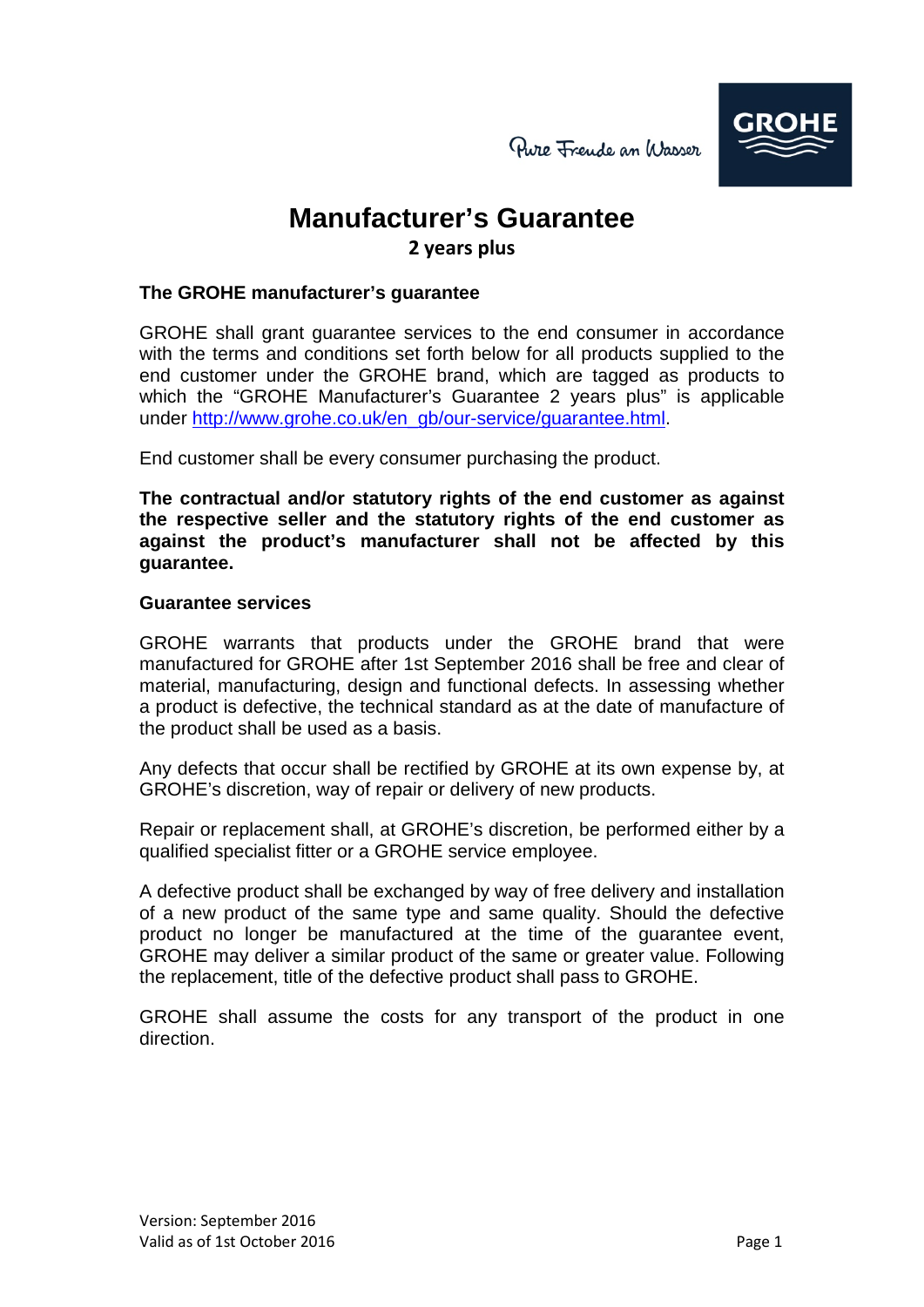

## **Manufacturer's Guarantee 2 years plus**

#### **Guarantee period**

The GROHE Manufacturer's Guarantee shall apply for a period of two years commencing from the date of purchase of the GROHE product by the end customer.

The period of two years may be extended by an additional year to a total guarantee period of three years by the end customer by registering on the GROHE website (www.grohe.de). The registration has to be completed within three months after the purchase and is free of charge for the end customer.

The guarantee period shall not be extended by any repair work authorised by GROHE or exchange of the product or parts, nor shall it commence to run anew. The same shall apply if these guarantee terms and conditions are enclosed with the replacement product.

#### **Guarantee prerequisites**

A prerequisite for a guarantee claim shall be the submission of the original invoice with the purchase date and must clearly indicate the name and address of the seller and the place of purchase. The end customer is nevertheless entitled to furnish proof of the purchase and the purchase date by other means.

Moreover, claims under this guarantee shall only be given if the product is properly installed, mounted and operated. The installation and operational instructions as well as the technical data sheet issued by GROHE always have, even during the installation, to be observed. This shall apply irrespective of whether installation is performed by a qualified specialist fitter or whether the end customer installs and mounts the product on its own.

In order to claim the GROHE Manufacturer's Guarantee the product must be duly and properly cleaned and cared for in accordance with the GROHE care instructions and is operated in accordance with the operational instructions.

The technical product information, the technical data sheets and the GROHE care instructions may be found in the sales packaging and on the GROHE website (www.grohe.de). In the event of questions concerning maintenance and care, employees of GROHE's service organisation will be happy to assist and can be contacted on (+49) 571-3989-333.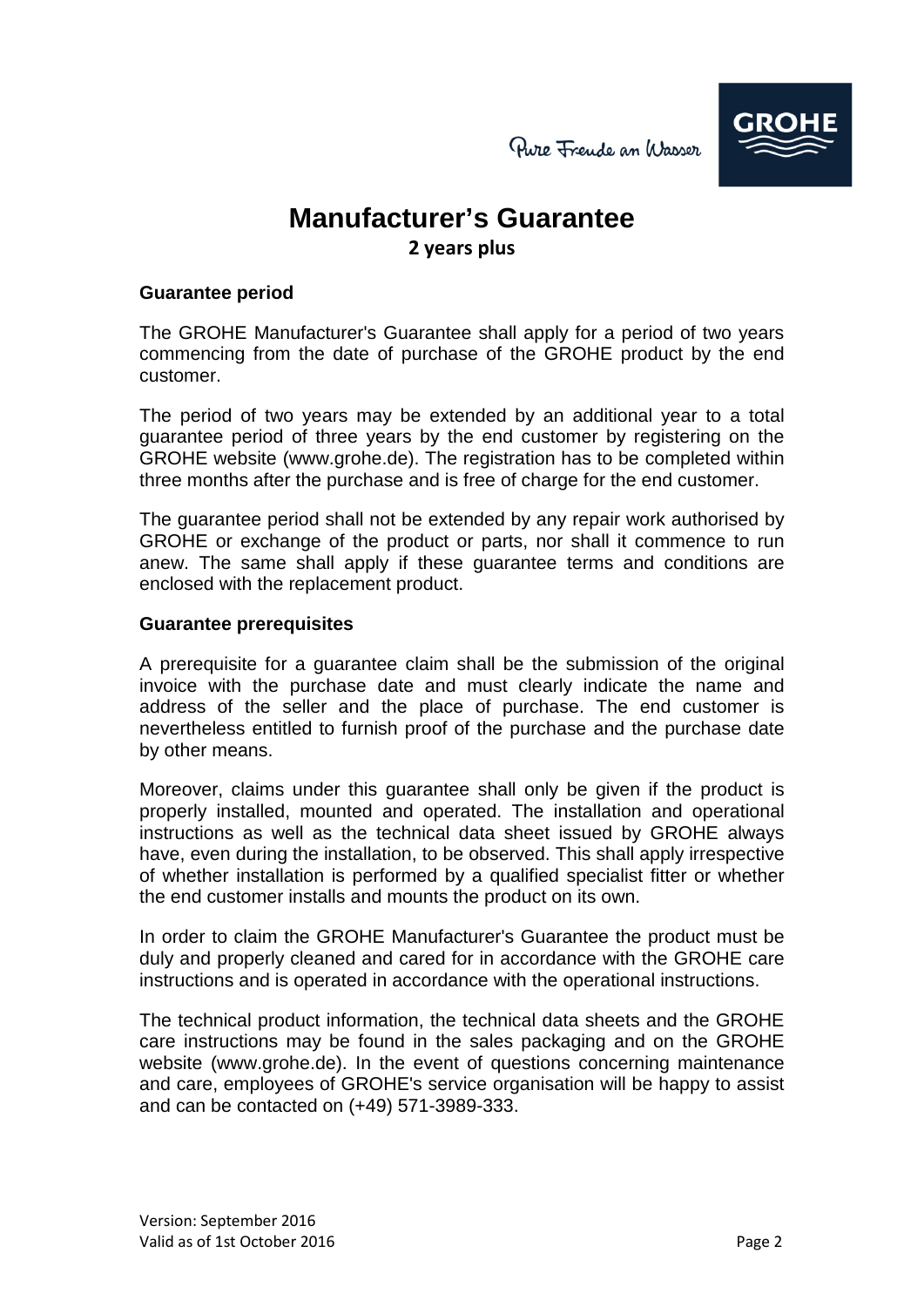

# **Manufacturer's Guarantee 2 years plus**

The end consumer may claim guarantee services only if notice of a defect arising is given prior to claiming of the guarantee services unless such notice should be unreasonable in individual cases. Regularly the specialist fitter from whom the end customer has purchased the product will be the primary contact person for such notice, otherwise a customer service centre authorised by GROHE or GROHE itself. Calling the GROHE service organisation will in any case be sufficient. Notification must be given within a reasonable time after the defect has been discovered, however, in any case prior to the expiration of the guarantee period.

## **Exclusion of the guarantee**

Claims may in particular not be asserted under the guarantee,

- − If the product was not properly installed, cared, maintained or repaired,
- − If the defect is attributable to incorrect operation or incorrect handling of the product,
- − If the defect occurs due to missing or incorrect maintenance,
- − If spare parts other than original GROHE spare parts are used during repairs or maintenance of the product,
- − If the defect was caused by transport or installation of the product,
- − If the surface has been scratched,
- − If the product is a display / ex display product,
- − If consumables (such as filters, filter cartridges, aerators or batteries) or material subject to wear and tear (such as seals or hoses) are affected,
- − If the defect was caused by a breakage of fragile parts (such as glass or light bulbs),
- − If the defect occurs due to aggressive environmental influences (such as chemicals, cleaning agents), lime scale or disruptions due to ice and/or lime,
- − If the defect is caused by specific environmental circumstances (e.g. excess or negative pressure in the line, excess voltage or under voltage on the line),
- − If the defect is attributable to willful or negligent damage to the product by the end customer or a third party.